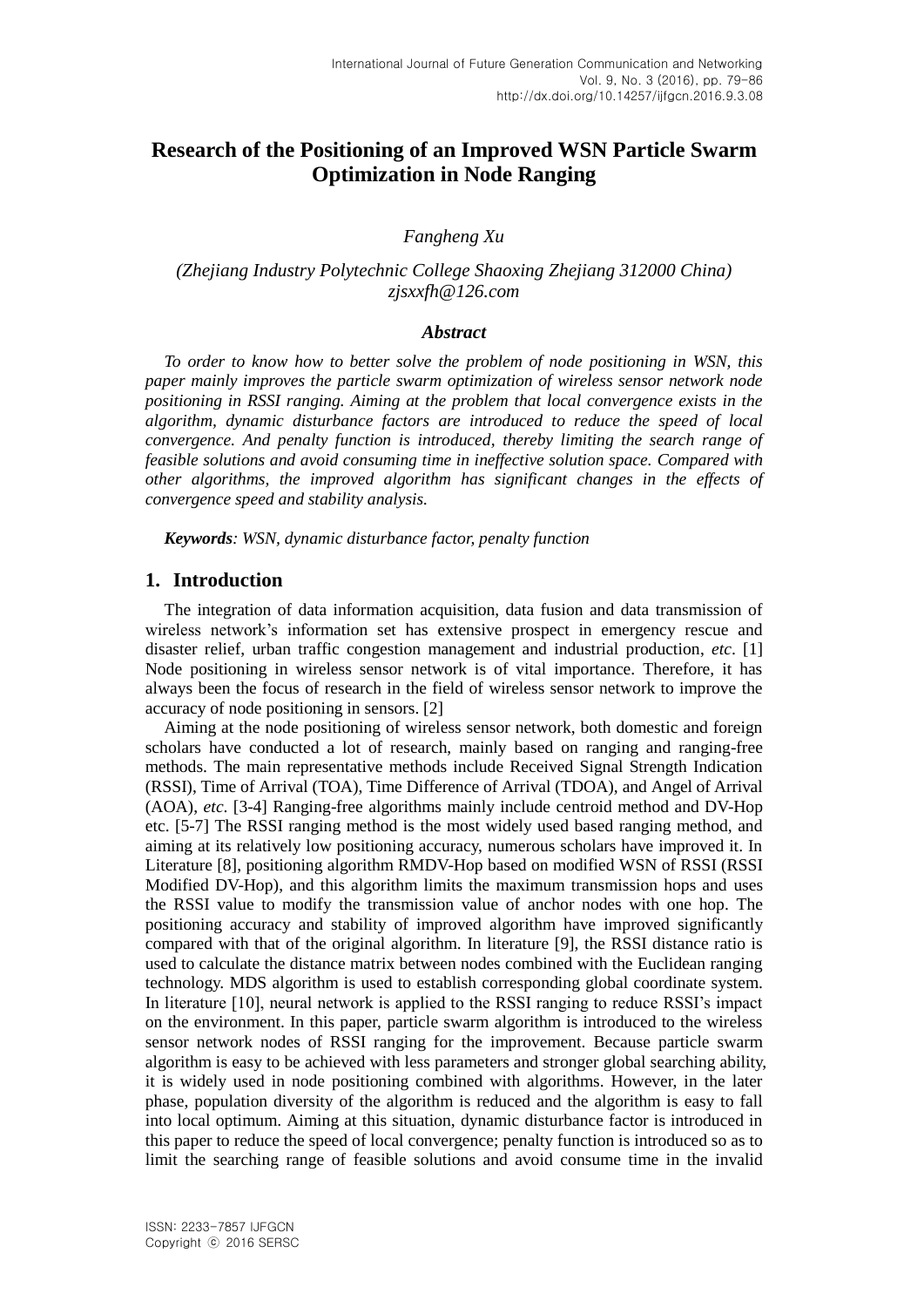solution space. Compared with other algorithms, the improved algorithm has significant changes in the effects of convergence speed and stability analysis.

# **2. Ranging Based on RSSI**

Because the hardware structure in wireless sensor is comparatively simple, so is the RSSI ranging technology. And extra complicated hardware equipment is not needed. Therefore, it is very suitable for wireless sensor network nodes. In the RSSI ranging, it measures the power of signals received at the place of receiving nodes so as to estimate the signal loss during transmission, whereby covert the power loss during transmission to the distance between two nodes. It is shown as follows:

$$
P(x) = PG_{t}G_{r}\lambda / x^{2}L \quad (1)
$$

In the formula,  $P(x)$  refers to the accepted power x between nodes sending signals, *P* refers to the power of nodes sending signals,  $G_t$  refers to the transmission gain of sending node, and  $G_r$  refers to the transmission of receiving node. L refers to loss constant, and  $\lambda$  refers to the length of wave transmitting signals. Through formula (1), the actual distance between each node and node that sends signals. However, due to the influence of external interference factors like terrain, there may be great loss of power during the transmission of node signals. Thus, it is more difficult to determine the positions of unknown nodes, easily resulting in deviation during the transmission of signals, thus requiring more accurate positioning of the algorithm.

# **3. Basic Particle Swarm Algorithm**

It is an algorithm to solve the problem of multi-objective combination optimization, and it is widely used due to less parameters and being easy to be realized. And its basic idea is to compare individuals in the space to particles without quality and volume. The algorithm is described as follows: the *i* particle is  $x_i = \{x_{i1}, x_{i2}, \dots, x_{im}\}\)$ , and the position it covers is  $p_i = \{p_{i1}, p_{i2},..., p_{im}\}\.$  Herein, the best position is  $p_{best}$ , the best positions of all the particles in the current group are  $p_{\text{gbest}}$ , and the speed of particle *i* is expressed with  $v_i = \{v_{i1}, v_{i2}, \dots, v_{in}\}\)$ . The movement formula of particle *i* is:<br> $v_{id}(t+1) = w \times v_{id}(t) + c_1 \times rand(\times (p_{best} - x_{id}(t))$ 

$$
v_{id}(t+1) = w \times v_{id}(t) + c_1 \times rand(\mathcal{Y}(p_{best} - x_{id}(t))
$$
  
+  $c_2 \times rand(\mathcal{Y}(p_{gbest} - x_{id}(t)))$   

$$
x_{id}(t+1) = x_{id}(t) + v_{id}(t+1)
$$
 (3)

Herein, *w* refers to inertia weight, mainly used for iterative linear change. 
$$
c_1
$$
 and  $c_2$  are constants, controlling the individual's optimum position and the global optimum position respectively. It is beneficial for the algorithm to find its optimum and improve its convergence speed. *rand()* is a random number, valued between (0,1). For each particle, the individual's optimal position  $P_i$  and the global optimal position are shown with the following formulas respectively:

$$
P_i^{k+1} = \begin{cases} X_i^{k+1}, f(X_i^{k+1}) \le f(P_i^k) \\ P_i^k, f(X_i^{k+1}) \ge f(P_i^k) \end{cases}
$$
 (4)  

$$
f(P_g) = \min[f(P_i)]
$$
 (5)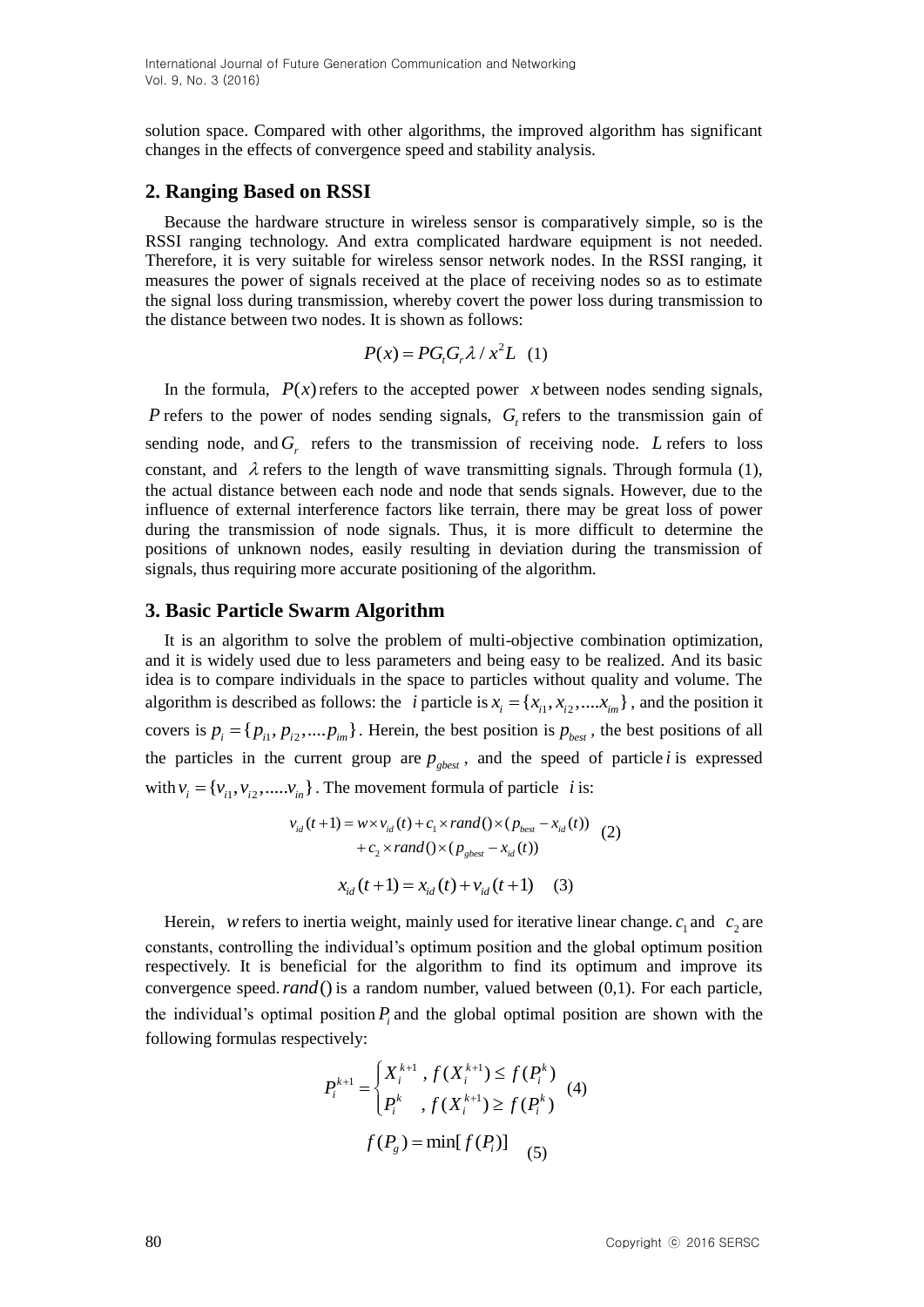# **4. Application of Improved Particle Swarm Algorithm in Node Positioning**

### **4.1 Introducing Dynamic Disturbance Factors**

The process of current particle swarm algorithm optimization is making changes to the algorithm's parameters, that is, improving  $c_1$  and  $c_2$  in Formula (2) and Formula (3). It has been proven in literature [25] that there is absolute no relationship between the evolution of particles in the particle swarm algorithm and the speed of particles. Therefore, the Formula (3) is changed as follows:

$$
\begin{aligned} \text{red as follows:} \\ x_{id}(t+1) &= w \times x_{id}(t) + c_1 \times rand \left( \right) \times \left( p_{best} - x_{id}(t) \right) \\ &+ c_2 \times rand \left( \right) \times \left( p_{\text{gbest}} - x_{id}(t) \right) \end{aligned} \tag{6}
$$

However, it can be found in Formula (4) that although this position is changed, the convergence may still reach its local optimum. Therefore, stagnation may be produced. In order to solve this stagnation problem, disturbance factor is introduced in this paper. When the algorithm stops, disturbance factors may be used to interfere with individual's optimal solutions and the global optimal solution respectively, thus making the algorithm stay far away from the stagnation region. The disturbance factors are shown as follows:

$$
r_1^{\frac{t_p}{T_p}} = \begin{cases} F(0,1) & t_p \le T_p \\ 1 & t_p \ge T_p \end{cases}
$$
 (7)  

$$
r_2^{\frac{t_q}{T_q}} = \begin{cases} F(0,1) & t_q \le T_q \\ 1 & t_q \ge T_q \end{cases}
$$
 (8)

In the formula,  $t_p$  and  $T_p$  represent the stagnation step number of individual's optimal value and the threshold of individual optimal value's stagnation pace needing to be interfered with respectively. And  $t_p$  and  $T_p$  represent stagnation step number of global optimal value and the threshold of global optimal value's stagnation pace needing to be interfered with respectively. When the stagnation number and threshold are reached, the algorithm is interfered with. Therefore, the position adjustment equation to Formula (6) is as follows:

$$
x_{id}(t+1) = w \times x_{id}(t) + c_1 \times rand \left( \right) \times \left( r_1^{\frac{t_p}{T_p}} p_{best} - x_{id}(t) \right) \tag{9}
$$

$$
+ c_2 \times rand \left( \right) \times \left( r_2^{\frac{t_q}{T_q}} p_{gbest} - x_{id}(t) \right)
$$

It can be found in Formula (7) that when  $t_p > T_p$ , the algorithm  $t_q > T_q$  is stagnated and after the local optimal value is already converged, the current individual extreme value and global extreme value are disturbed with some certain lag. Secondly, after the algorithm is converged to local optimal value, it can still be implemented through disturbance factors. However, chances are that it is converged from one local optimum to another local convergence until it has gone through all the local optimum. When comparing the global optimum, the algorithm is converged, reducing the algorithm's effectiveness. The algorithm is related with the iteration number, so in order to overcome the low efficiency of algorithm, dynamic factors are introduced based on disturbance factors, which is as follows: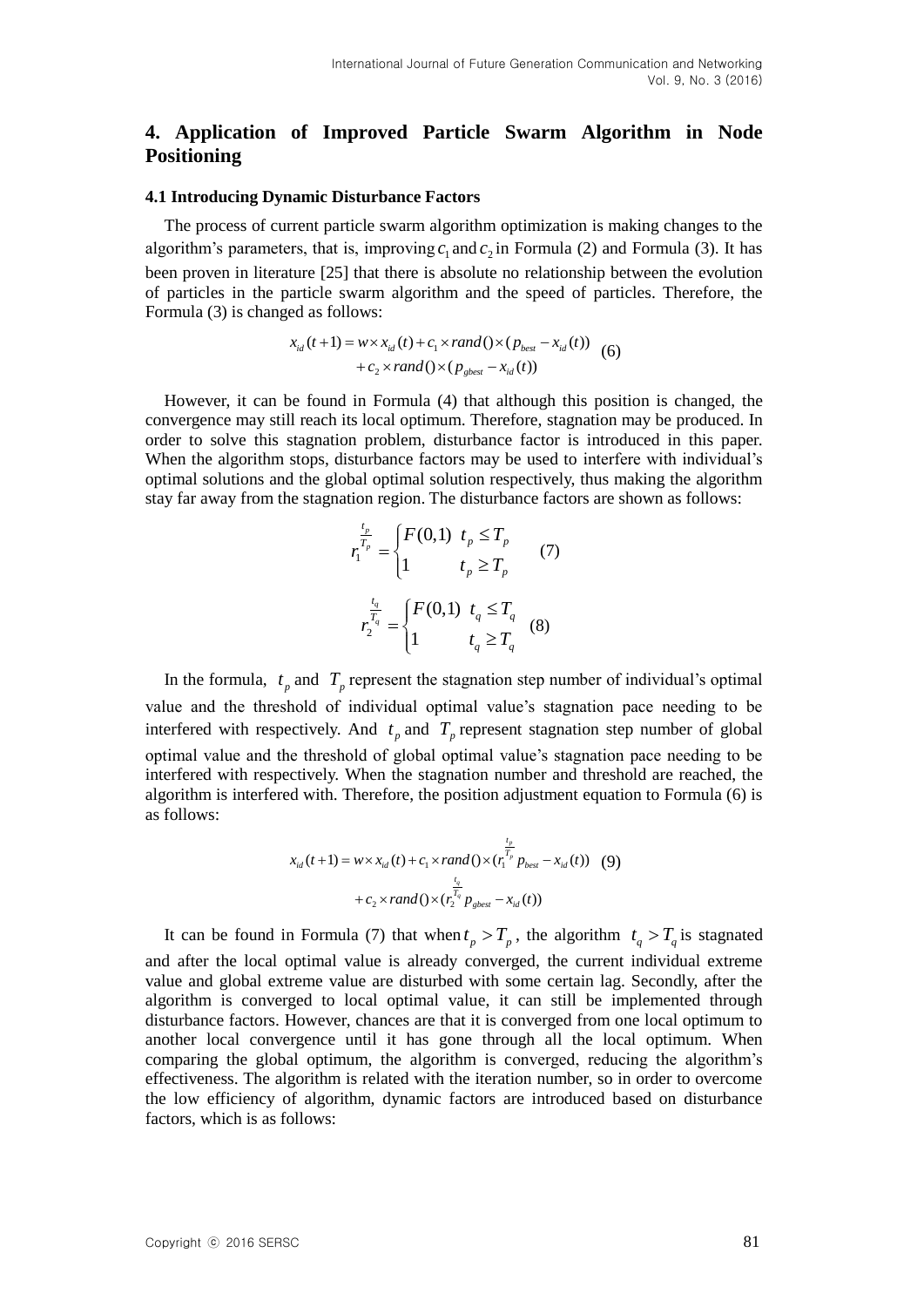International Journal of Future Generation Communication and Networking Vol. 9, No. 3 (2016)

$$
d_{1} = \begin{cases} 1 & rand() < \frac{k - k_{\min}}{k_{\max}} \\ F(0,1) & rand() > \frac{k - k_{\min}}{k_{\max}} \end{cases} (10)
$$

$$
d_{2} = \begin{cases} 1 & rand() < \frac{k - k_{\min}}{k_{\max}} \\ F(0,1) & rand() > \frac{k - k_{\min}}{k_{\max}} \end{cases} (11)
$$

Herein,  $d_1$  are  $d_2$  dynamic factors aiming at individual local optimum and individual global optimum respectively. Set k as the number of iteration, and  $k_{\text{min}}$  and  $k_{\text{max}}$  as the minimum and maximum iteration numbers respectively. Previously, stagnation might be caused to the algorithm due to local convergence, so dynamic factors are added to make sure that the algorithm will not fall into stagnation due to local optimum. At the beginning stage, there is great influence and weight of the algorithm, global search is adopted mainly. And with the constant change of particle's speed and location, local search is carried out gradually. At this time, interference is carried out by constantly improving dynamic interference factors to prevent the algorithm's local convergence. Therefore, the combination of these two can obviously improve the algorithm's efficiency. It is shown as follows:

$$
x_{id}(t+1) = w \times x_{id}(t) + c_1 \times rand(\left(\frac{r_1^{T_p}}{r_1}d_1 p_{best} - x_{id}(t)\right) (12)
$$

$$
+ c_2 \times rand(\left(\frac{r_2^{T_q}}{r_1}d_2 p_{gbest} - x_{id}(t)\right))
$$

Meanwhile, in order to improve the particle swarm algorithm's overall convergence, inertia weight and current iteration times are connected. Suppose there is certain liner relation between  $W$  and  $k$ , so as make sure that the inertia weight value can be increased with the increase of iteration times, thus gradually representing a gradual increase of stability, guaranteeing it synchronous with the iteration times to some extent. The modification of  $W$  is as follows:

$$
w = w_{\min} + \frac{k}{k_{\max}} \left[ \left( w_{\max} - w_{\min} \right) \right] \quad (13)
$$

Set  $w_{\text{max}}$  and  $w_{\text{min}}$  as the maximum and minimum value of weight respectively, and  $k_{\text{max}}$  as the current maximum iteration times.

#### **4.2 Representation of Penalty Function**

There may be some shadow areas of research in the search zone to some extent. Therefore, in order to reduce the search range of the optimum solutions and reduce unnecessary search time, penalty function is introduced to convert the unconstrained particle movement into feasible solution with constraints. When the particles meet the constraints, the value of penalty function will be small, and then the particles do not meet the constraints, the value of penalty function will large so as reduce the fitness of particle's target function's value, guide the particles stay away from the feasible region so as to reduce the time of approaching the optimal solutions. The penalty expression is shown as Formula (14):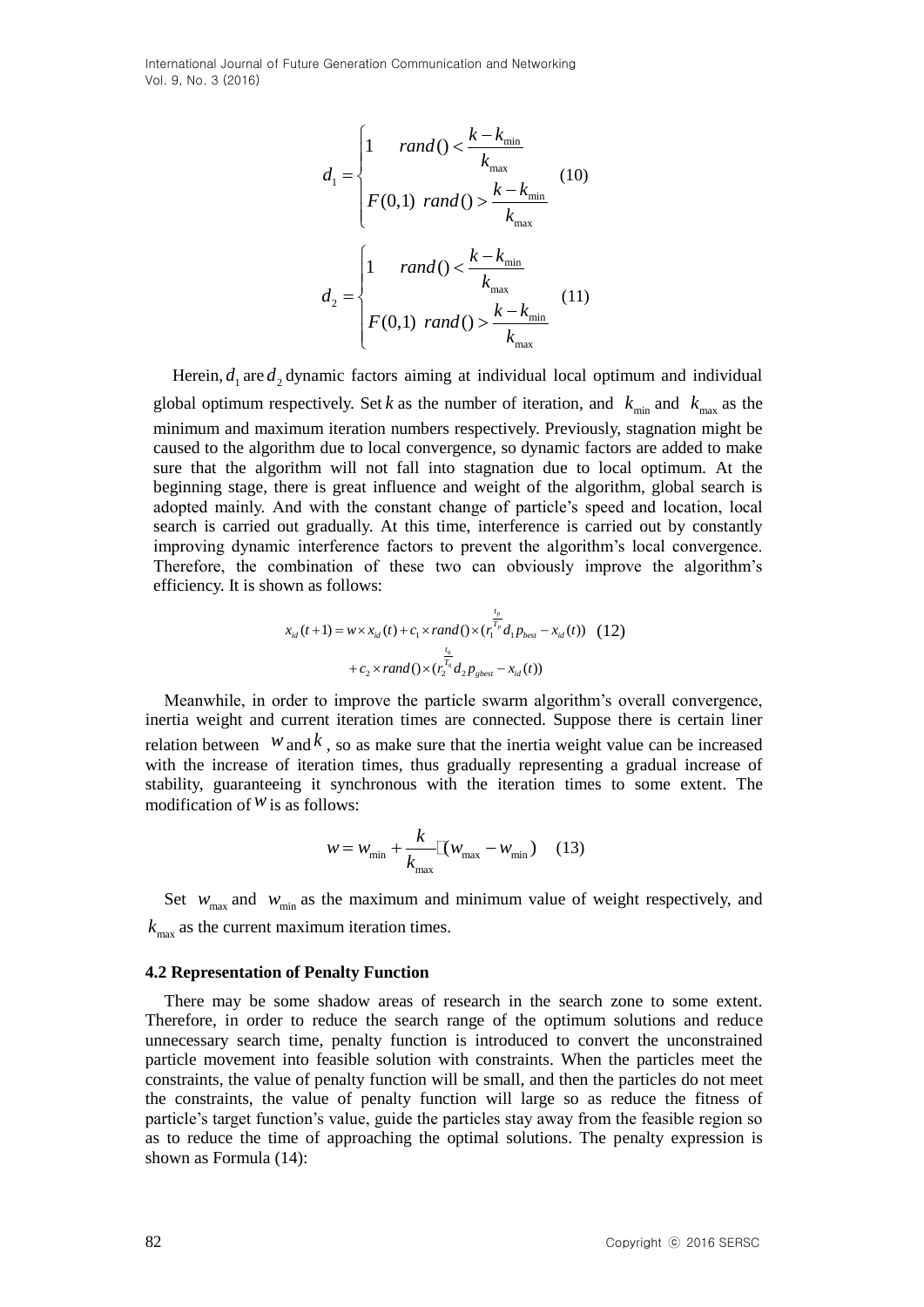$$
F(x, M) = f(x) + M \sum_{i=1}^{m} [\min(0, g_i(x))]
$$
\n(14)

Suppose  $f(x)$  is the target function, then the minimized result is to keep the minimum of target function and use  $A$  to represent the set of feasible solutions. Therefore, of target function and use A to represent the set of feasible solutions. Therefore,<br>herein  $\min f(x), x \in A$ ,  $A = \{x \mid g_i(x) \ge 0, i = 1, 2, \dots, m\}$ , herein, *m* is the range of constraints. Therefore,  $g_i(x) \ge 0, i = 1, 2, \dots, m$  is converted into  $\min(0, g_i(x))$ , *M* is the penalty factor, and  $F(x, M)$  is the penalty function> When the feasible solutions meet the constraint conditions, the value of  $g_i(x)$  is small, and vice versa so as to give big penalty and convert the constraint problem into unconstrained optimization problem  $\min F(x, M)$ .

#### **4.3 Description of the Algorithm**

Step 1: Set the population size, the parameter penalty factor  $M$  as 0.5. And set the maximum and minimum value of inertia weight  $\omega$ , the maximum iteration times and learning factor  $c_1$  and  $c_2$ .

Step 2: Through the modification parameter of ranging error to carry out the constraint condition of feasible solutions and generate penalty function at the same time.

Step3: Initialize the particle swarm algorithm and the position of feasible solutions at random.

Step4: Initialize the value of each feasible solution's fitness, choose the particle's initial value as the individual extreme value  $P_i$ , and meanwhile choose  $P_g = \min\{P_1, P_2, \dots, P_i\}$ .

Step 5: Add one more time to the iteration time, and calculate the location of next feasible solution according to Formula (8).

Step 6: Calculate the fitness of a new generation of feasible solutions. Renew the position of individual's optimal solution and compare each particle's individual fitness and the individual's optimal solution  $P_i$  that has been searched. If the comparison result is small, it indicates that the current position is better, so then renew  $P<sub>g</sub>$ . Otherwise, keep it unchanged. Renew the global optimum solution, and compare all the particles' optimal value  $P_i$  and the global optimal value  $P_g$ . If the result is small, then renew the global extreme value of the entire particle swarm. Otherwise, keep it unchanged.

Step 7: Judge whether the maximum iteration times have been reached, if so, finish the positioning. Otherwise, continue implementing Step 5.

#### **5. Simulation Experiment**

With the Windows xp, Core i3 as the CPU, 4GDDR3 as the memory and Matlab2010 as the simulation software, the comparison in this paper is carried out in two aspects: one is through the comparison with basic particle swarm algorithm and reference literature algorithm; another is through the comparison with the maximum likelihood value, motion estimation and maximum likelihood algorithm. The author analyzes the convergence speed of algorithm in this paper and the effect of stability analysis.

Set the nodes are distributed randomly at the 100m\*100m two-dimensional plane. The location of nodes is distributed at random and anchor nodes are chosen at random. For the same environmental location, set the simulation times as 100, the size of particle swarm as N=50 and the iteration times as 50. Meanwhile, set the penalty factor  $M$  as 0.5,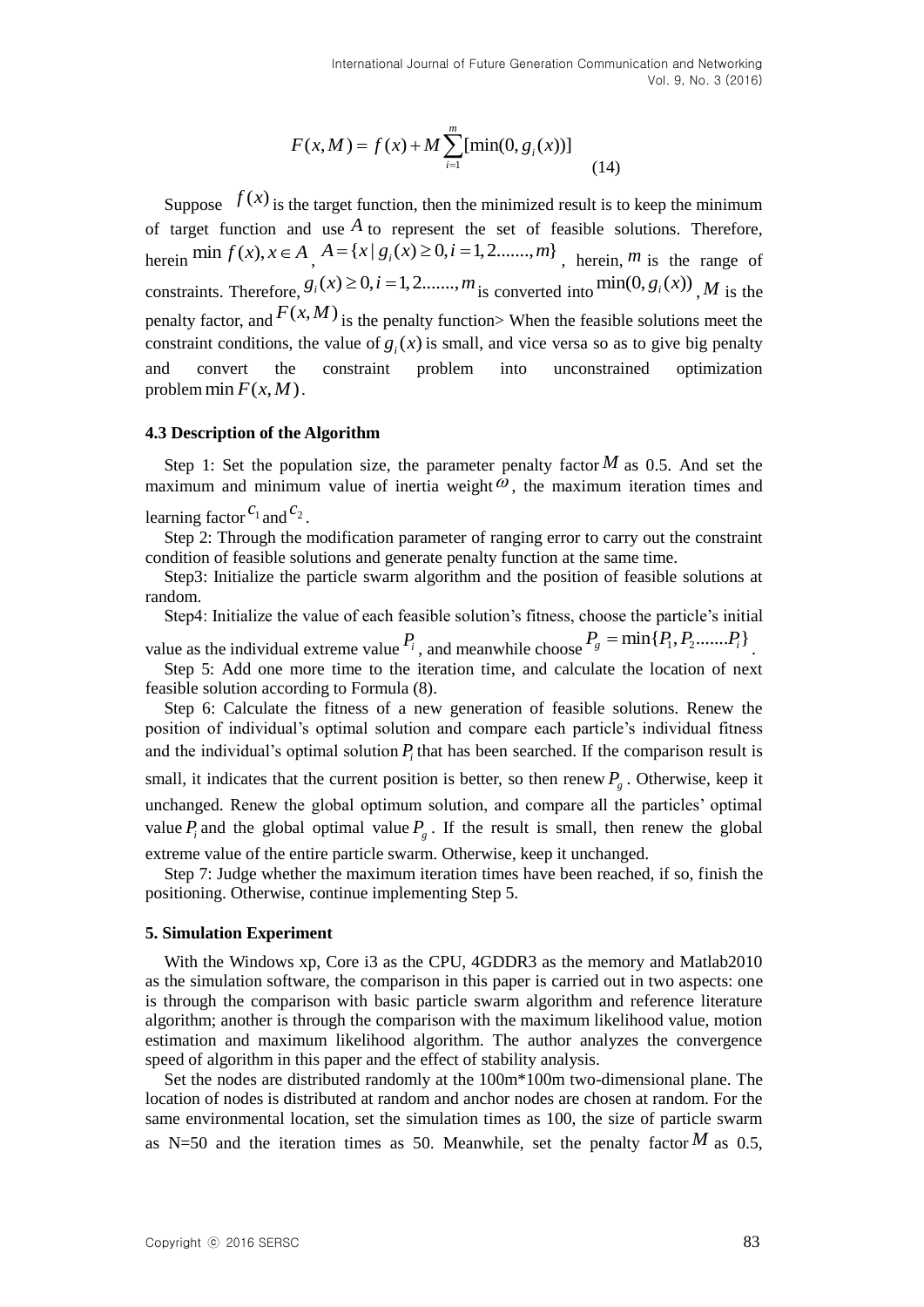learning factors  $c_1$  and  $c_2$  are 2, and the maximum and minimum value of inertia function  $\omega$  are 1 and 0.1 respectively. The average location error  $AV = E \sqrt{(x_1 - x_2)^2 + (y_1 - y_2)^2}$ and positioning error variance  $MS = E[(x_1 - x_2)^2 + (y_1 - y_2)^2]$  are chosen as the standard to evaluate the positioning performance.  $(x_1, y_1)$  is the estimated position of nodes and  $(x_2, y_2)$  is the actual position.

### **5.1 Convergence of Algorithm**

In order to further compare the convergence of algorithm in this paper, algorithm in this paper, basic PSO algorithm, Literature [8] and Literature [11] are chosen to make comparison. And the comparison results are shown as follows:



**Figure 1. Convergence of Positioning Algorithm's Convergence Value**

It can be found from this figure that compared with other three algorithms, algorithm in this paper is more efficient mainly because speed is not considered in algorithm in this paper so as to avoid the slow convergence speed of the algorithm. Besides, disturbance factors are added to the algorithm, reducing the convergence speed of the algorithm and making it better for the algorithm to find its global optimal solution, thus further improving the stability of the algorithm.

### **5.2 Comparison of Positioning Error of Estimation Algorithm**

In this part, algorithm in this paper is compared with motion estimation algorithm, maximum likelihood algorithm and extreme likelihood algorithm, and the results are as shown in Figure 2:



**Figure 2. Comparison of Positioning Error**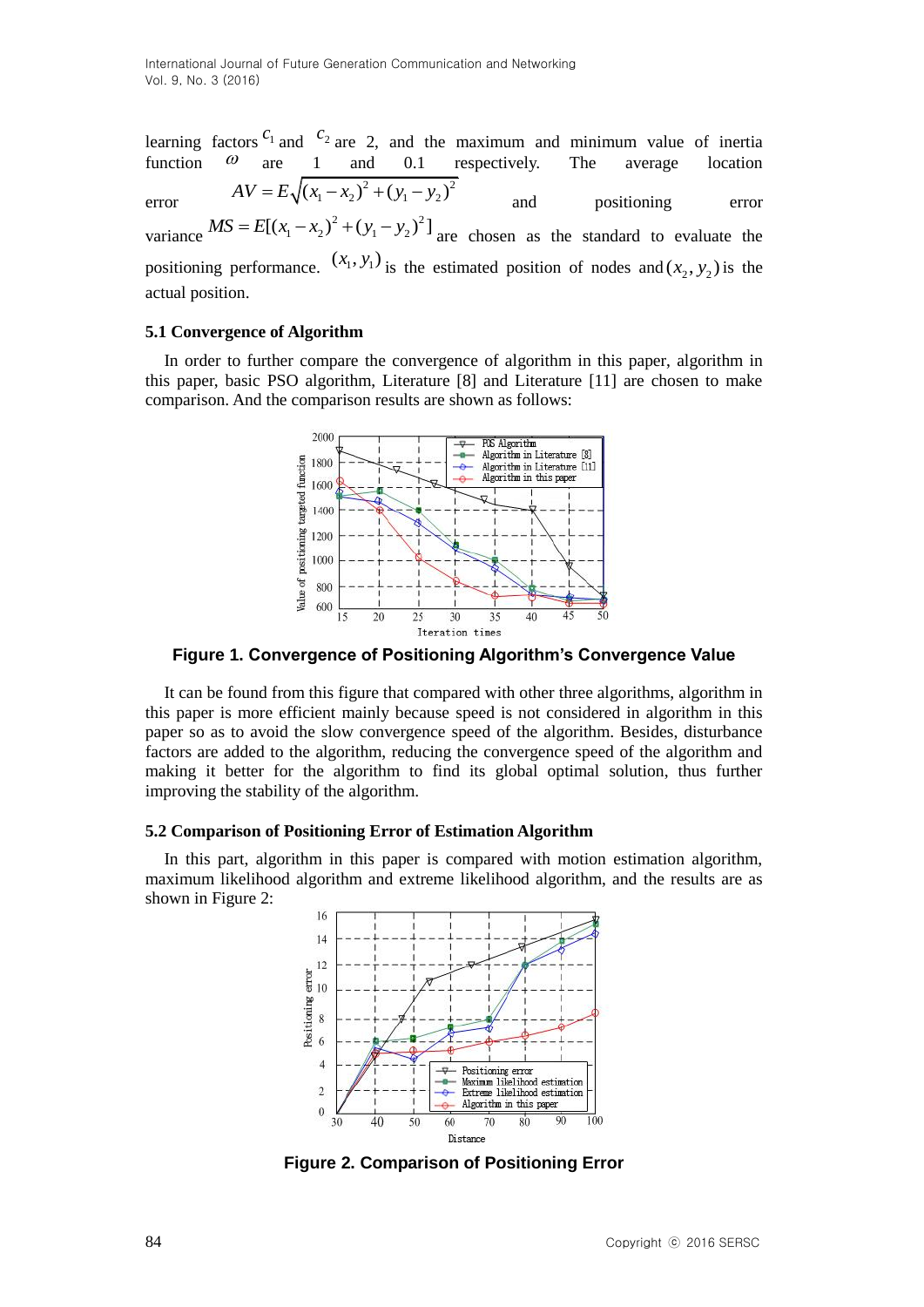It can be found in Fig.2 that algorithm in this paper is superior to the several estimation aspects in positioning error, which is because disturbance factors are introduced to the algorithm to improve the efficiency of local search and avoid taking local optimum as the global optimum and finally provide the global optimal solution to the algorithm. Modification is made aiming at the specific error to restrict the probable range of node positioning, narrow the search range and improve the positioning effect.

#### **5.3 Influence of Average Positioning Error to Ranging Error**

Ranging errors are a problem that cannot be ignored. With the different ranging distance, the ranging error of both algorithm in this paper and other algorithms is increasing. However, under different ranging conditions, the average error of positioning algorithm in this paper is less than that of algorithm in the reference, which indicates that algorithm in this paper has more accuracy and less error fluctuation of positioning accuracy. This shows that algorithm in this paper has great error resistance, thus demonstrating relatively better positioning performance. it is as shown in Fig.3:



**Figure 3. Average Positioning Error**

### **6. Conclusion**

In this paper, particle swarm algorithm is improved based on RSSI wireless sensor network node positioning. And aiming at the local convergence of the algorithm, dynamic disturbance factors are introduced, reducing the speed of local convergence. Penalty function is introduced to limit the searching range of feasible solutions and avoid consume time in invalid solution space. Compared with other algorithms, the improved algorithm has significant changes in the effects of convergence speed and stability analysis.

## **References**

- [1] M. Li and Y.H. Liu, "Range-free localization in anisotropic sensornetworks with Holes [J]", IEEE/ACM Transctions on Networking, vol. 18, no. 1, **(2010)**, pp. 320-332.
- [2] L. Lazos and R. Poovendran, "High-resolution robust localization forwireless sensor networks [J]", IEEE Journal on Selected Areasin Communications, vol. 24, no. 2, **(2006)**, pp. 233-246.
- [3] D.Y. Zhang and G.D. Cui, "A union node localization algorithmbased on RSSI and DV-Hop for WSNs [C]", //Proceedings of Instrumentation, Measurement, Computer, Communication and Control, vol. 12, **(2012)**, pp. 1094-1098, Harbin.
- [4] H. Woo and S. Lee, "Range-free localization with isotropic distancescaling in wireless sensor networks [C]", //Proceedings of International Conference on Information Networking, **(2013)**.
- [5] H. Li, S.W. Xiong and Y. Liu, "An Improvement of DV-Hop Localization Algorithm for Wireless Sensor Network [J]", Chinese Journal of Sensors and Actuators, vol. 24, no. 12, **(2012)**,.pp. 1782-1786.
- [6] J.J. Bai and X.P. Yan, "Research of location based on mixed algorithm of weighted centroid and DV-Hop in WSN [J]", Application Research of Computers, vol. 26, no. 6, **(2009)**, pp. 2248-2251.